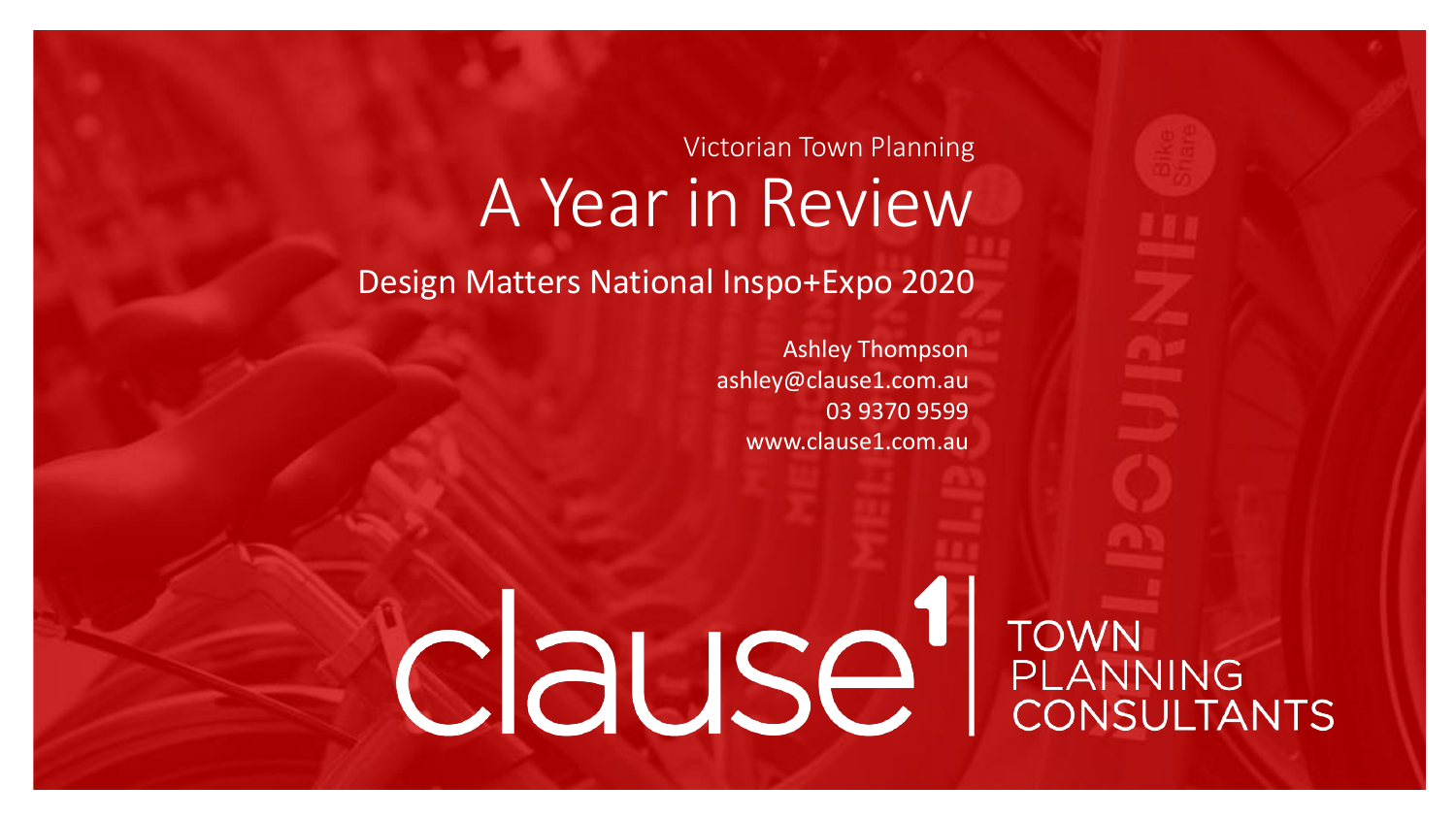# <sup>1</sup> Overview

Gov. Covid Planning Response VCAT Reforms Planning Scheme Amendments Notable VCAT Decisions Useful Links **Questions** 

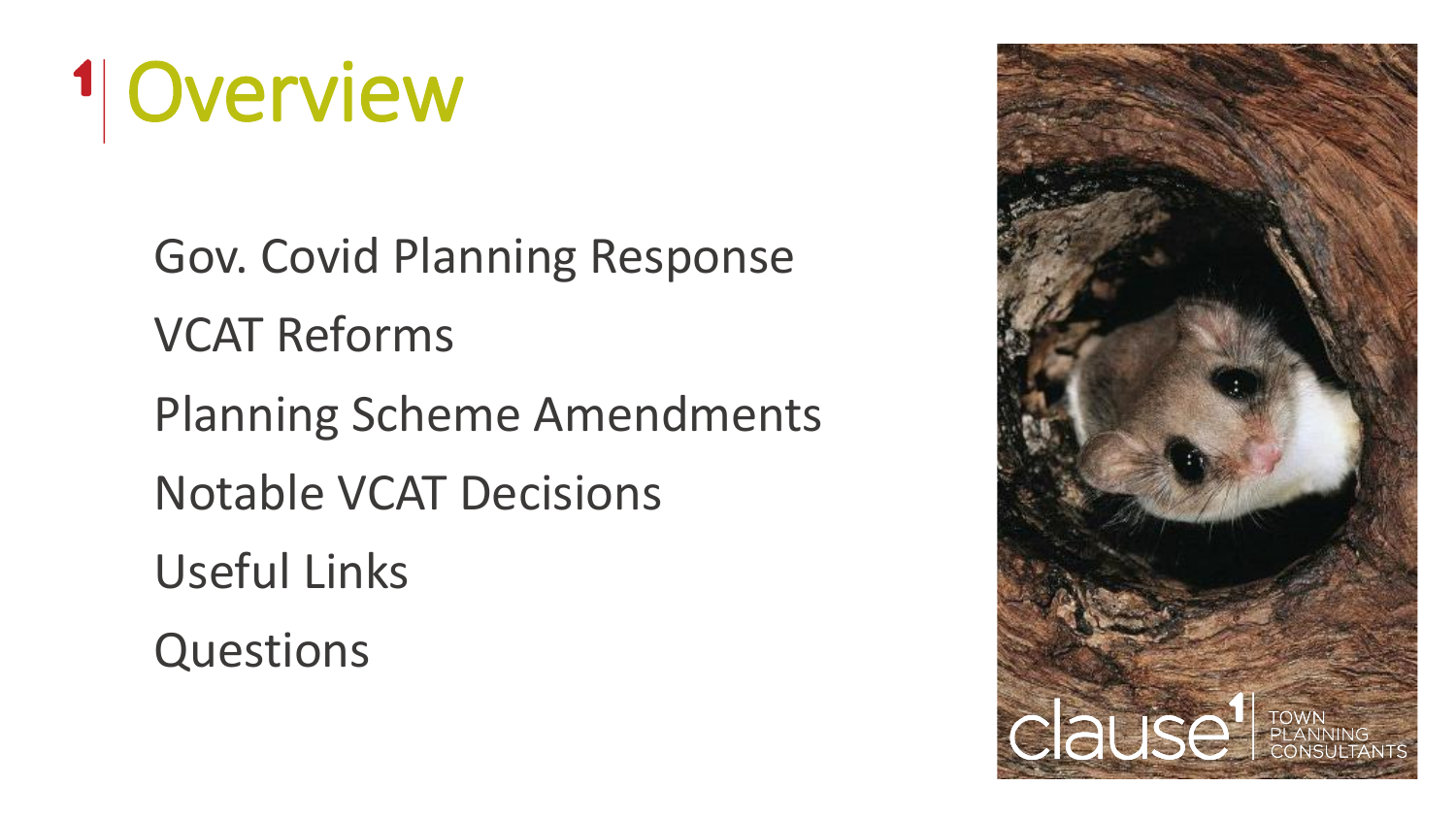# Government Covid Response

Local Council Planners working from home (file management)

Planning documents required to be online at State and Local planning offices [clause1.com.au/?s=covid](https://clause1.com.au/?s=covid)

Fast Tracking approvals with priority project eligibility criteria [clause1.com.au/?s=priority](https://clause1.com.au/?s=priority)

Exemptions for delivery of food and other essential goods plus use and development in food and drink premises-new then updated Cl 52.18

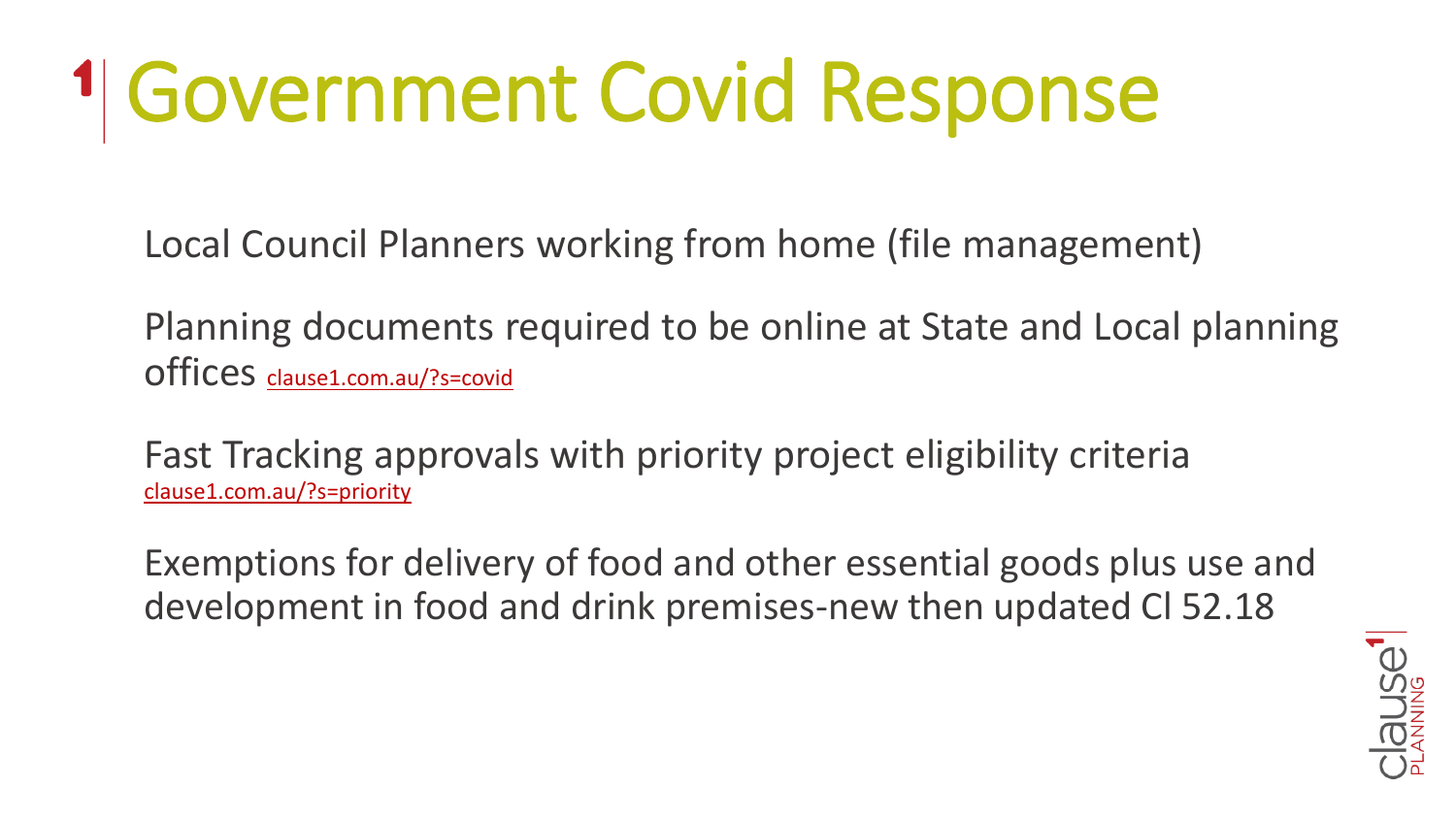# VCAT Reforms

PED (Planning & Environment Division) <https://clause1.com.au/?s=reforms>

### Electronic Program, Automation

### Online Hearings

### Timeframes

Short case list approx. 12 weeks Major case list approx. 22 weeks Standard case list approx. 34 weeks

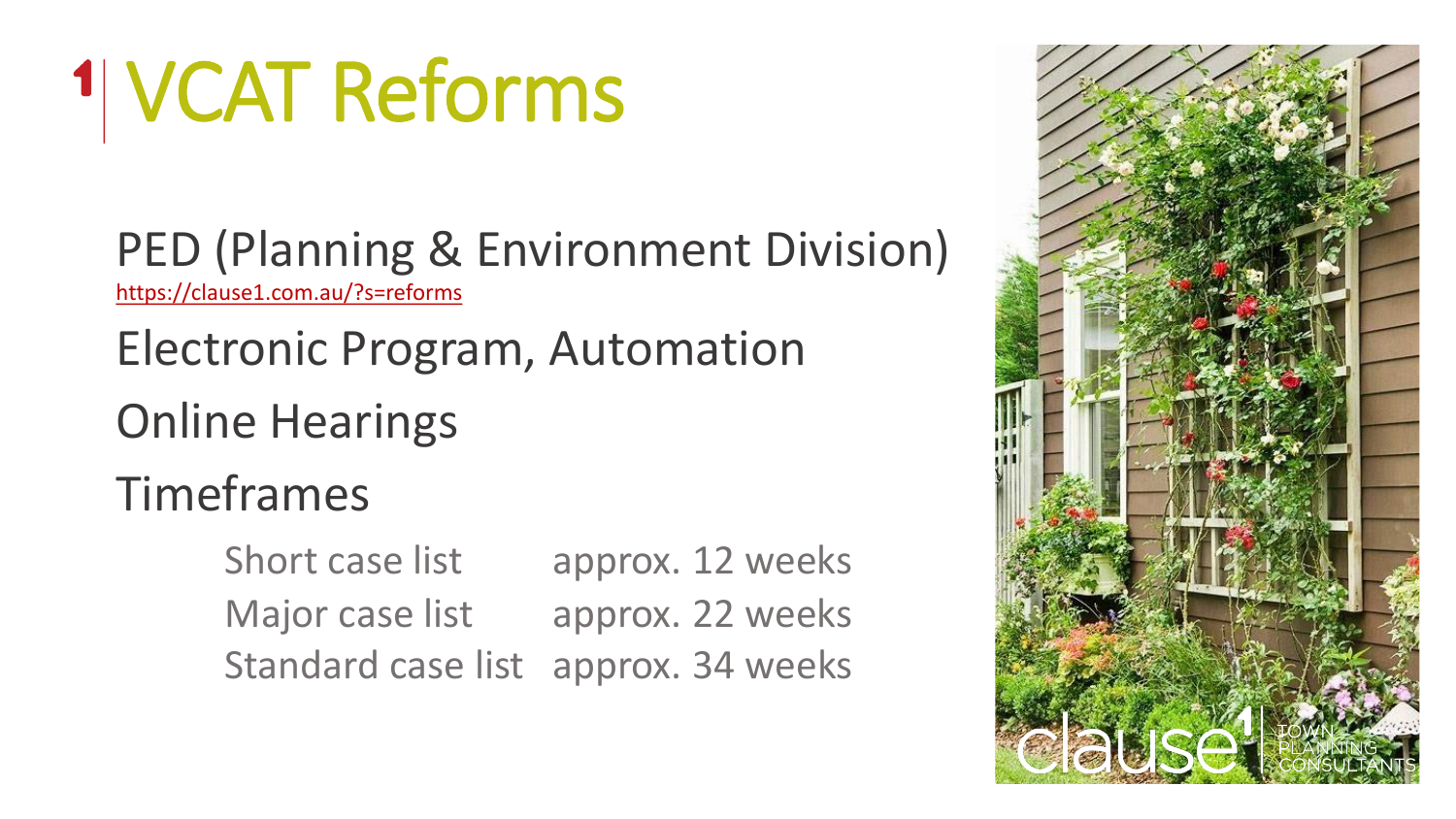# Planning Scheme Amendments

#### Amendment VC169 - Housing strategy

<https://clause1.com.au/?s=Structure+of+all+Victorian+Planning+Schemes+to+Change>

#### Structure of all Victorian Planning Schemes to Change (VC148)

<https://clause1.com.au/?s=AMENDMENT+VC148> <https://clause1.com.au/?s=VC148+part+2>

#### Bushfire Exemptions

#### i) Change to mapping v municipal boundaries (VC176)

<https://clause1.com.au/?s=bushfire> <https://clause1.com.au/?s=tree+removal+exemptions>

ii) Clause 13.02 (VC140 2019)

<https://clause1.com.au/?s=hidden+controls>

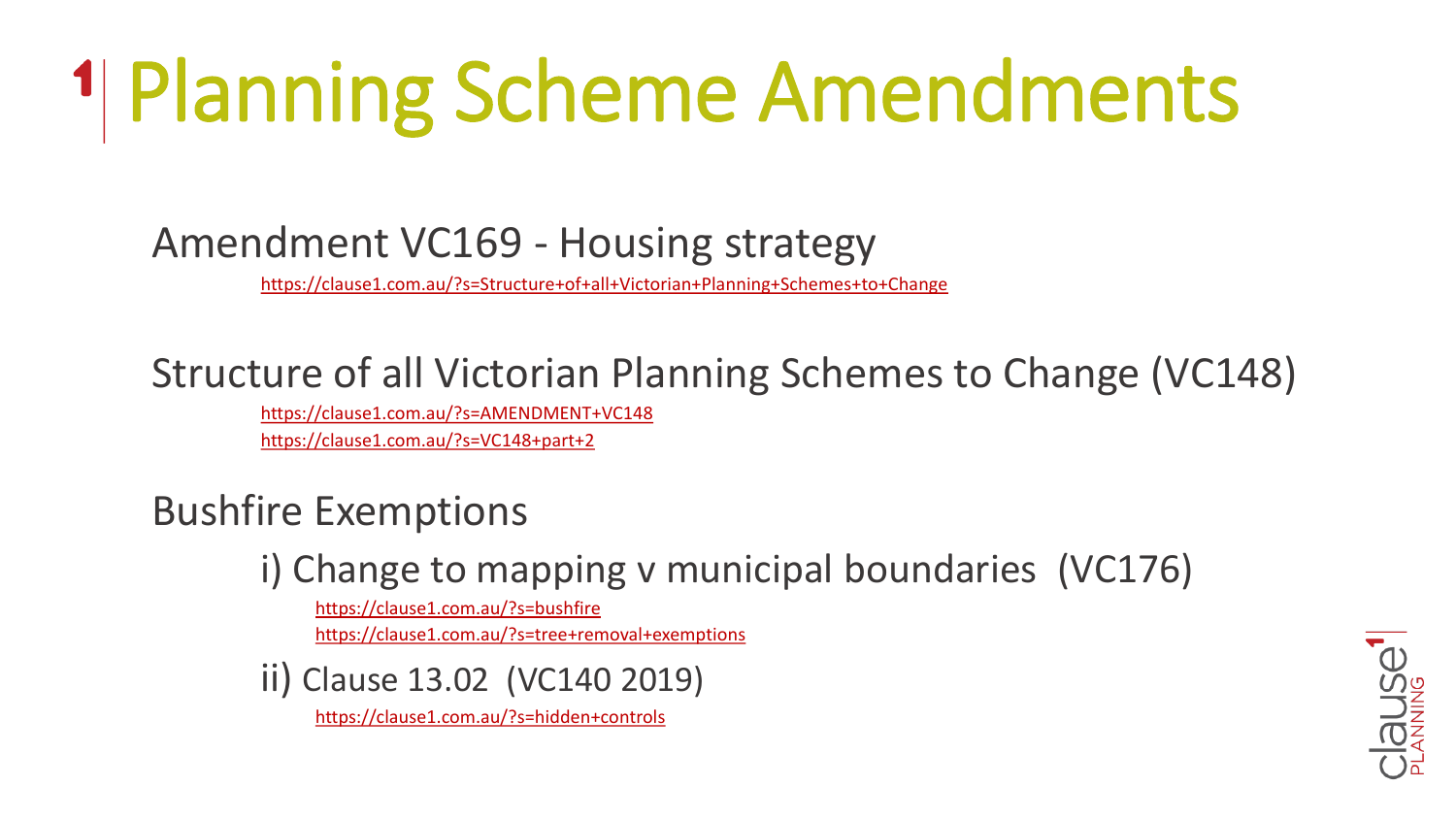# 1 Scheme Amendments

### Industrial buffers/threshold distances (VC175)

https://clause1.com.au/?s=buffers

#### Land Use definitions VC159

[clause1.com.au/?s=land+use](https://clause1.com.au/?s=land+use)

#### Upcoming Changes

Code Assess/VicSmart 2nd Dwelling

[clause1.com.au/?s=c190](https://clause1.com.au/?s=c190) https://clause1.com.au/?s=pilot+program

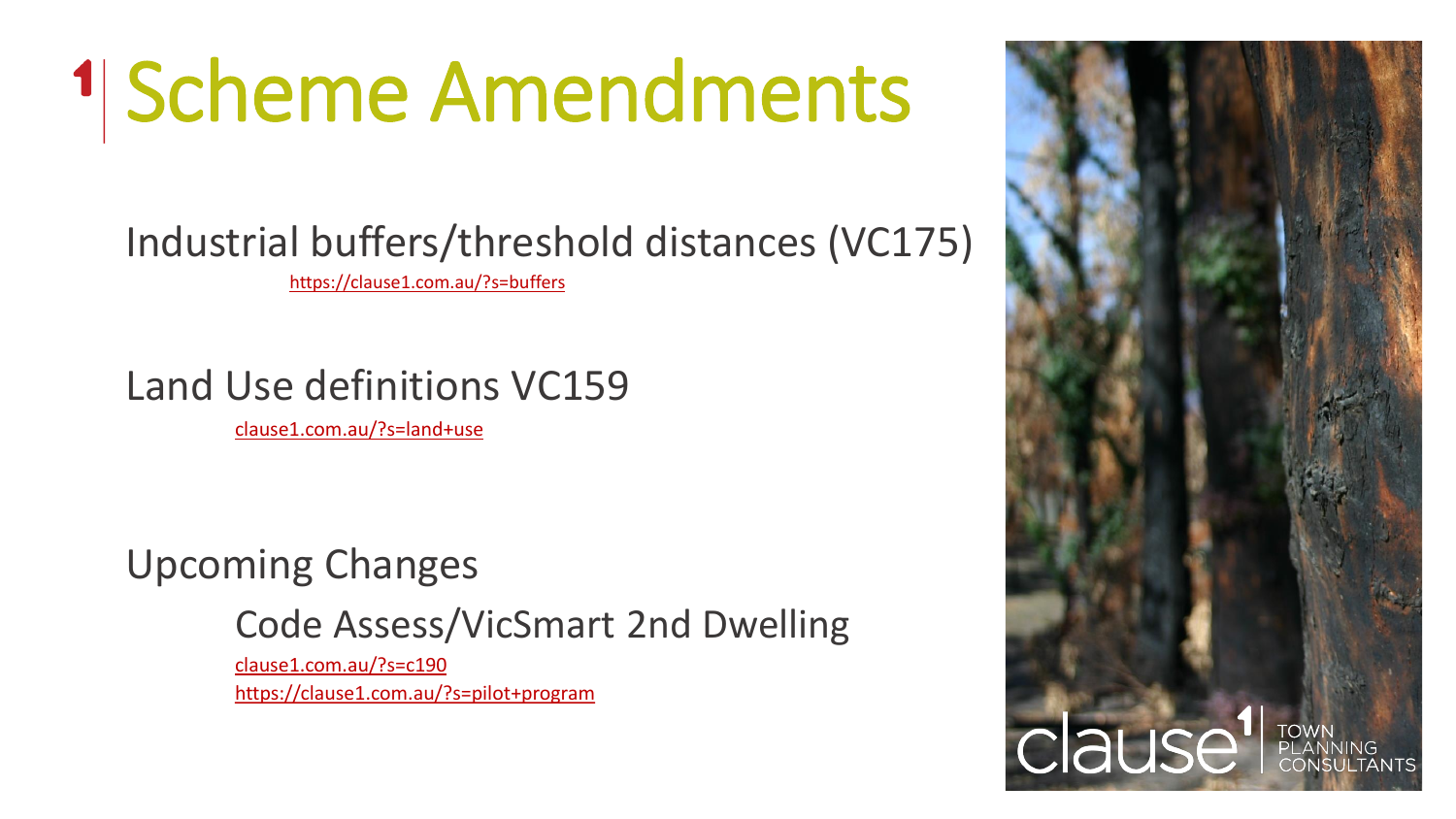# Notable VCAT Decisions

#### Garden Area Requirements

i) The Lot/Multiple Lots <https://clause1.com.au/?s=the+lot>

iii) Getting an Exemption [clause1.com.au/getting-an-exemption-to-the-garden-area-requirements/](https://clause1.com.au/getting-an-exemption-to-the-garden-area-requirements/)

#### Mandatory Height Controls v Mandatory Garden Area

clause1.com.au/?s=height+

### Auditing potentially contaminated land when there is no land

*Almia Pty Ltd v Port Phillip CC (Red Dot) [2020] VCAT* <https://clause1.com.au/?s=Contaminated>

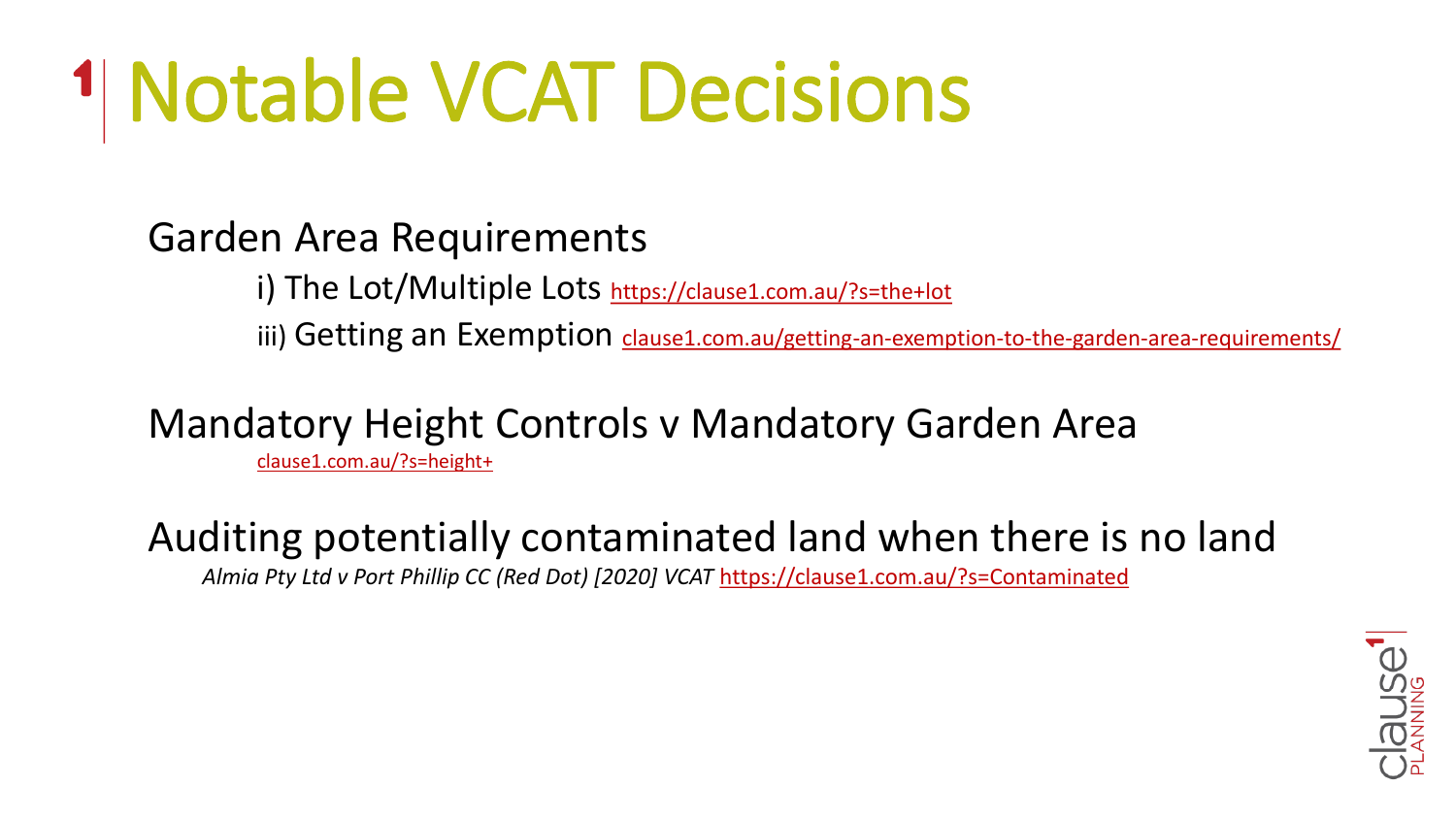# Notable VCAT Decisions

# Removal of single dwelling covenant

*<https://clause1.com.au/?s=covenant>*

# Residential solar panels

<https://clause1.com.au/?s=solar>

### CHMP small lot exemptions

<https://clause1.com.au/?s=multiple+small+lots>

### Getting an objector appeal struck out

<https://clause1.com.au/?s=objector>

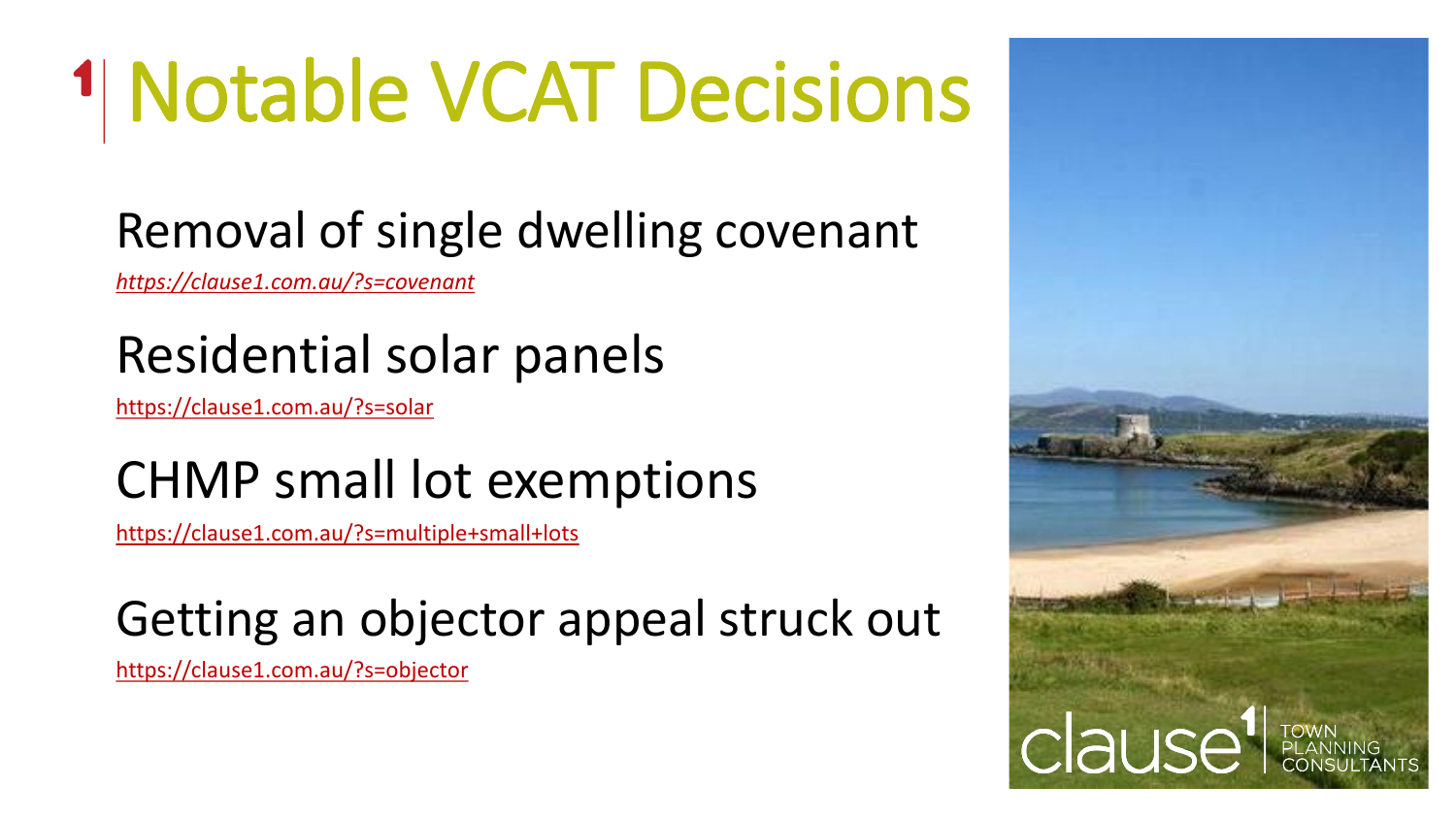

[Design Matters Intersect Magazine](https://www.designmatters.org.au/Web/Resources/Magazines/Web/Resources/Magazines.aspx?hkey=242703cc-9dae-487b-a3c7-79f3671dd0e4)

[Australasian Legal Information Institute](http://www.austlii.edu.au/)

[VCAT](https://www.vcat.vic.gov.au/)

[Planning Schemes Online](http://www.planning.vic.gov.au/schemes-and-amendments/browse-planning-schemes)

[Scheme Amendments online](https://www.planning.vic.gov.au/schemes-and-amendments/about-planning-schemes)

# [Subscribe to The Startingpoint](https://us14.list-manage.com/subscribe?u=8783b11c9e4a3c2fece4c3133&id=b4b3f3ce60)

Receive regular updates from Clause 1 Planning on issues relevant to Victorian planning permit applicants